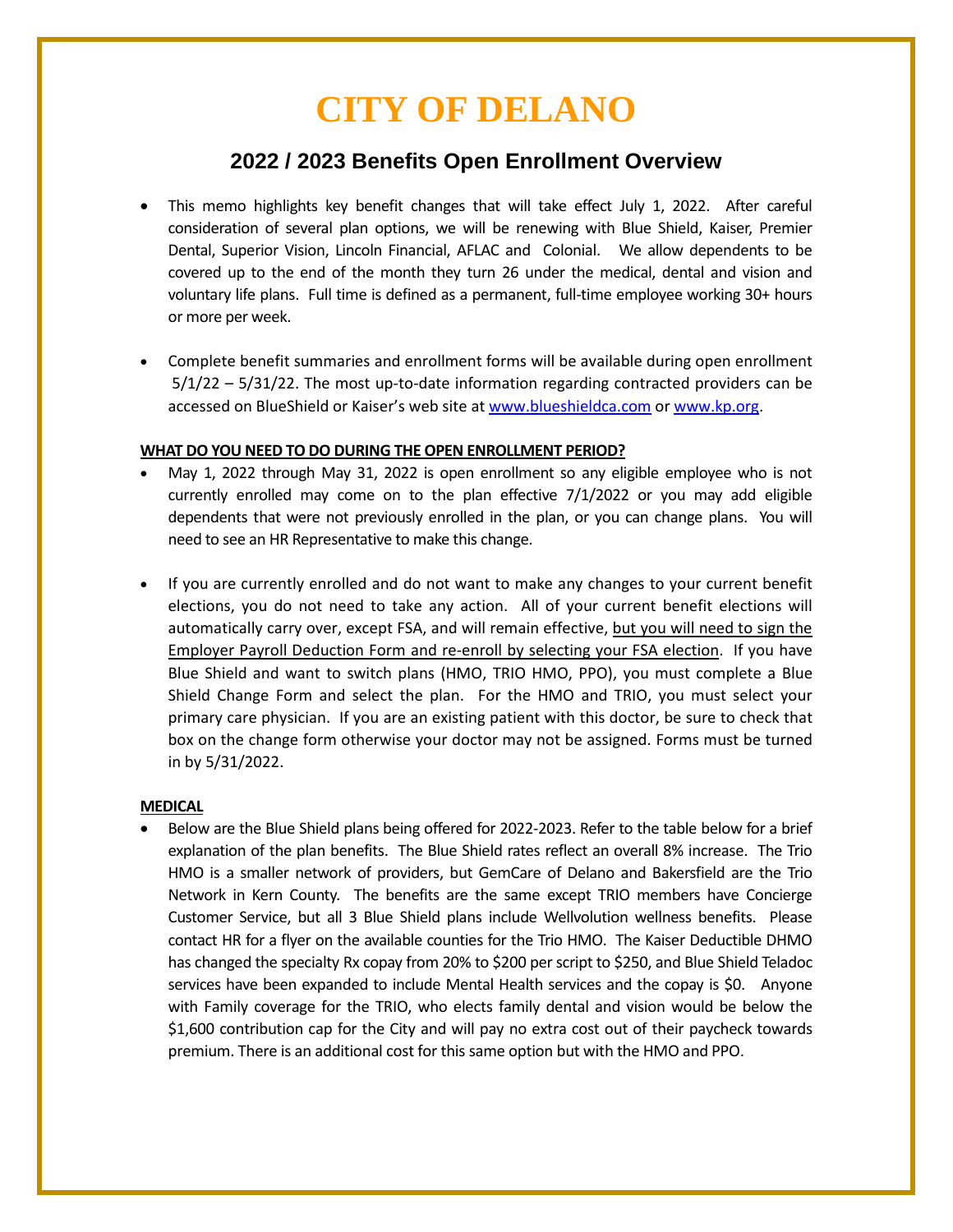| Medical/Rx Benefit                  | <b>Blue Shield Custom Trio HMO</b><br>(GemCare Network only in Kern<br>County)                                         | <b>Blue Shield Custom</b><br>HMO High Plan                                       | <b>Blue Shield PPO</b><br>In Network Benefits<br>See Plan Summary for Out of<br><b>Network</b> |  |
|-------------------------------------|------------------------------------------------------------------------------------------------------------------------|----------------------------------------------------------------------------------|------------------------------------------------------------------------------------------------|--|
| Calendar Year<br>Deductible         | None                                                                                                                   | None                                                                             | \$200 Individual (\$600 Family)                                                                |  |
| Office Visit/Specialist<br>Visits   | \$10 copay                                                                                                             | \$10 copay                                                                       | \$20 copy(dw)                                                                                  |  |
| Access+ Specialist Visit            | \$20 self-referral within your<br>pcp medical group                                                                    | \$20 self-referral within your pcp<br>medical group                              | N/A                                                                                            |  |
| Preventive Care &<br>WHS***         | No Charge                                                                                                              | No Charge                                                                        | No Charge                                                                                      |  |
| Hospital                            | No Charge                                                                                                              | No Charge                                                                        | 10% after the deductible                                                                       |  |
| Teladoc                             | \$0 copay                                                                                                              | \$0 copay                                                                        | \$0 copay                                                                                      |  |
| Co-Insurance                        | 100%                                                                                                                   | 100%                                                                             | 90/10%                                                                                         |  |
| Co-Insurance Max                    | \$1,000 (x2 family)                                                                                                    | \$1,000 (x2 family)                                                              | \$2,700 (x 2 family)                                                                           |  |
| Chiropractic Care Rider             | \$10 copay (30 visits cy)                                                                                              | \$10 copay (30 visits cy)                                                        | \$25 copay (dw) /20 visits cy plus<br>\$25 copay-20 visits cy<br>Acupuncture                   |  |
| X-Ray/Lab<br>(Complex-MRI, CT, etc) | No Charge                                                                                                              | No Charge                                                                        | \$20 copay after deductible (non-<br>hospital setting)                                         |  |
| <b>Rx Tiers</b>                     | Tier 1 is \$0 copay for ACA medicines, Tier 2 (generic); Tier 3 (brand formulary) and Tier 4 (brand non<br>formulary). |                                                                                  |                                                                                                |  |
| Retail Prescription**               | \$10 Tier 2, \$20 Tier 3, \$35 Tier<br>4, and 20% copay to \$250<br>copay specialty Rx                                 | \$10 Tier 2, \$20 Tier 3, \$35 Tier<br>4, and 20% to \$250 copay<br>specialty Rx | \$10 Tier 2, \$20 Tier 3, \$35 Tier 4,<br>and 30% copay to \$250 copay<br>specialty Rx         |  |
| Wellvolution                        | included + Concierge Customer<br>Service                                                                               | included                                                                         | included                                                                                       |  |
| Mail Order Prescription             | \$20 Tier 2, \$40 Tier 3, \$70 Tier<br>4                                                                               | \$20 Tier 2, \$40 Tier 3, \$70<br>Tier 4                                         | \$20 Tier 2, \$40 Tier 3, \$70 Tier<br>4                                                       |  |
| Employee Only                       | 531.06<br>S.                                                                                                           | 5737.11                                                                          | \$852.03                                                                                       |  |
| Employee + Dependents               | \$1,460.03                                                                                                             | \$2,100.77                                                                       | \$2,428.28                                                                                     |  |

\* This is not a complete explanation of benefits. Please refer to evidence of coverage for complete benefits and plan exclusions and limitations

\*\*\*WHS is Women's Health Services such as contraceptives, breast feeding supplies/equipment, HPV, domestic violence counseling, etc.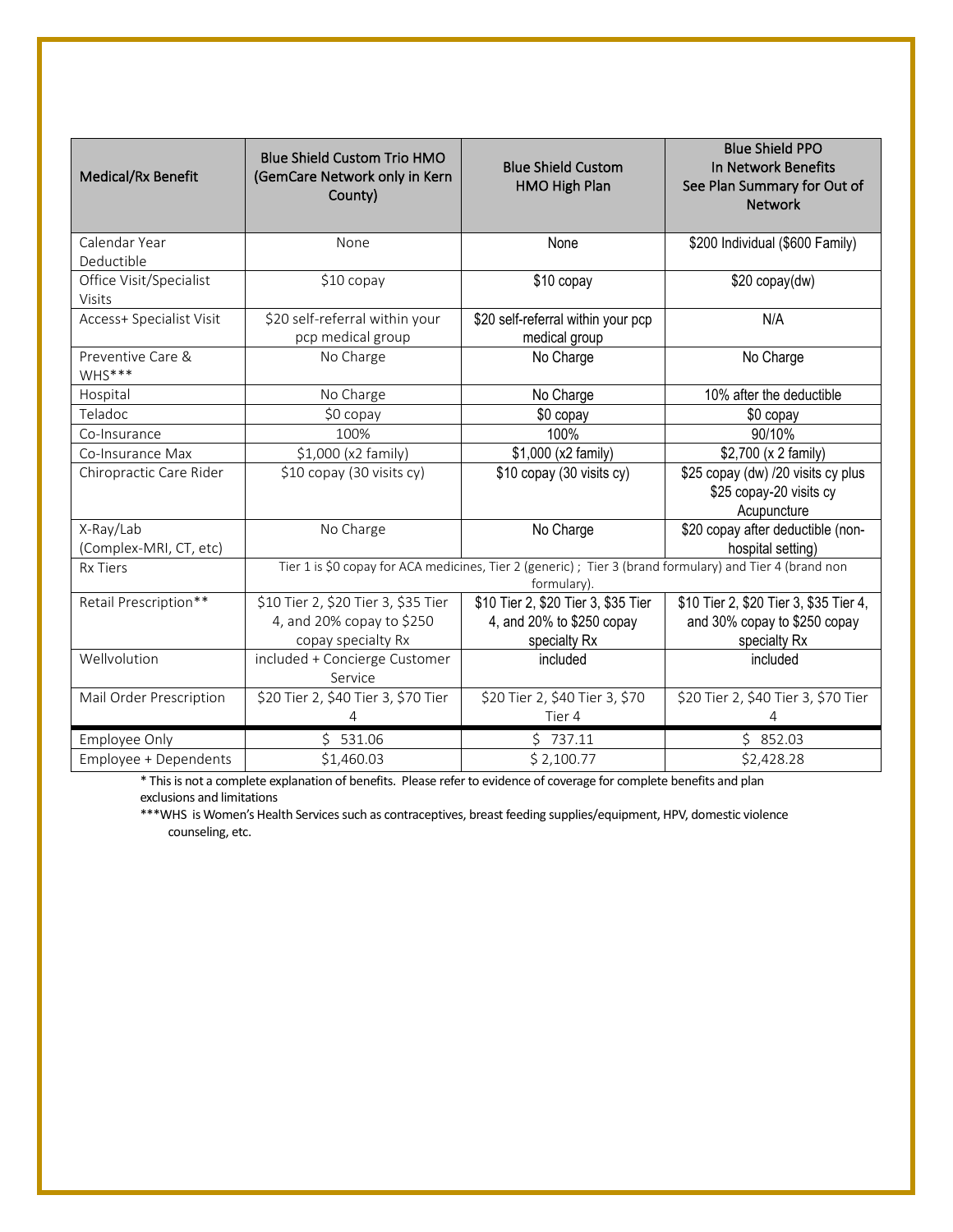• The Kaiser HMO and DHMO rates have also increased about 8%. Anyone with Family Medical coverage, who also elects family dental and vision would be above the \$1,600 contribution cap for the City and will have to pay some premium cost per paycheck.

| <b>Benefit</b>               | Kaiser Ded HMO                                                                 | Kaiser HMO 10*                                                                |  |  |
|------------------------------|--------------------------------------------------------------------------------|-------------------------------------------------------------------------------|--|--|
| Calendar Year Deductible     | \$250 (x family)                                                               | None                                                                          |  |  |
| PCP/Specialist visits        | $$10$ copay (dw)                                                               | $$10$ copay                                                                   |  |  |
| Preventive Care & WHS        | No Charge                                                                      | No Charge                                                                     |  |  |
| Video or Phone Call Visits   | \$0 copay                                                                      | \$0 copay                                                                     |  |  |
| Hospital                     | 10% after deductible                                                           | No Charge                                                                     |  |  |
| <b>FR Room visit</b>         | 10% after deductible                                                           | $$100$ copay                                                                  |  |  |
| Co-Insurance                 | 90/10%                                                                         | 100%                                                                          |  |  |
| Co-Insurance Max             | $$3,000$ (x2 family)                                                           | $$1,500$ (x2 family)                                                          |  |  |
| Chiropractic Rider           | $$15$ copay (dw) / 30 visits/cy                                                | $$15$ Copay / (30 visits/cy)                                                  |  |  |
|                              | Rx is not subject to the deductible                                            |                                                                               |  |  |
| Retail Prescription          | \$10g, \$30 b, 20% up to \$250 per<br>script for specialty Rx                  | \$10g, \$20b, 20% up to \$150 per<br>script for specialty Rx                  |  |  |
| Mail Order Prescription      | \$20g, \$60b / specialty many not be<br>available via mail order-talk with dr. | \$20g, \$40b / specialty may not be<br>available via mail order-talk with dr. |  |  |
| <b>MONTHLY PREMIUM RATES</b> |                                                                                |                                                                               |  |  |
| Employee Only                | \$707.44                                                                       | \$728.13                                                                      |  |  |
| <b>Employee Dependents</b>   | \$1,556.36                                                                     | \$1,601.87                                                                    |  |  |

dw means deductible waived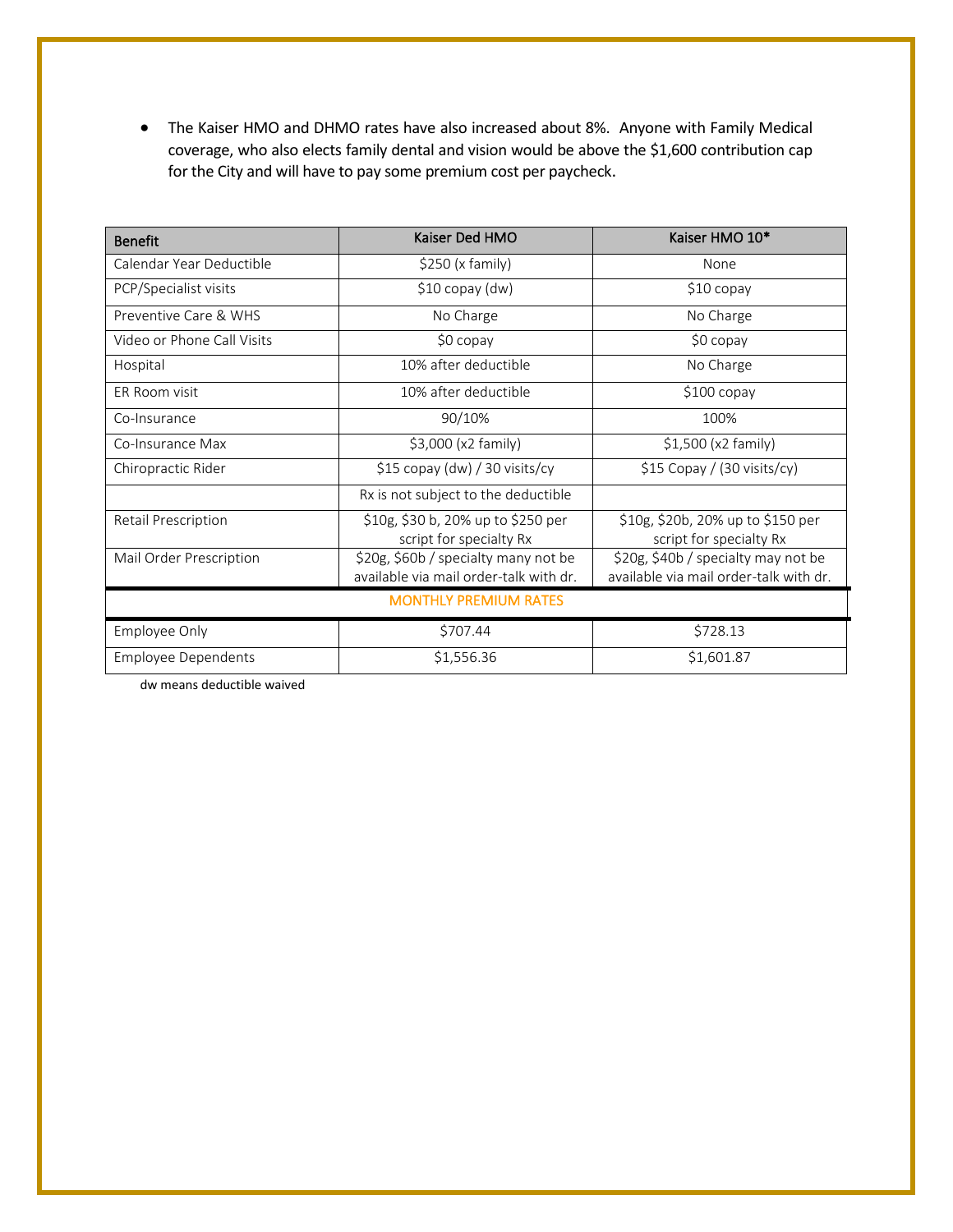#### **DENTAL**

• We will continue to offer three plans with Premier Access. The EPO, PPO and Dental HMO. The DHMO requires you to select a primary dentist from their limited network, but you can change this provider throughout the year by contacting Premier Access directly. There is no change to the rates this year. Refer to the table below for a brief explanation. We were able to negotiate a rate pass this year.

| <b>Benefit</b>             | <b>Premier DHMO</b>             |  |  |  |
|----------------------------|---------------------------------|--|--|--|
|                            | <b>PCN Network</b>              |  |  |  |
| Deductible                 | None                            |  |  |  |
| Office Visit               | No Charge                       |  |  |  |
| <b>Preventive Services</b> | 100%                            |  |  |  |
| <b>Basic Services</b>      | See Fee Schedule                |  |  |  |
|                            | Example: Crown \$90             |  |  |  |
| <b>Major Services</b>      | See Fee Schedule                |  |  |  |
|                            | Example: Porcelain Bridge \$225 |  |  |  |
| Child & Adult              | Child You Pay \$1975 / Adult    |  |  |  |
| Orthodontia                | you pay \$2175                  |  |  |  |
| <b>CY Plan Maximum</b>     | None                            |  |  |  |
| MONTHLY DHMO PREMIUM RATES |                                 |  |  |  |
| <b>Employee Only</b>       | \$16.60                         |  |  |  |
| Employee + Spouse          | \$33.18                         |  |  |  |
| Employee + Child(ren)      | \$29.87                         |  |  |  |
| Employee + Family          | \$49.78                         |  |  |  |

| <b>Benefit</b>               | Premier EPO*             | Premier PPO*                           |                 |                       |  |
|------------------------------|--------------------------|----------------------------------------|-----------------|-----------------------|--|
|                              | <b>PPO</b><br><b>PCN</b> | <b>PCN Ntwk</b>                        | <b>PPO Ntwk</b> | <b>Out of Network</b> |  |
| Deductible                   | None                     | $$25$ (3x family)                      |                 | $$50$ (3x family)     |  |
| <b>Office Visit</b>          | No Charge                | n/a                                    |                 |                       |  |
| <b>Preventive Services</b>   | 100%                     | 100%                                   | 100%            | 90%                   |  |
| <b>Basic Services</b>        | 60%<br>70%               | 90%                                    | 80%             | 70%                   |  |
| <b>Major Services</b>        | 40%<br>50%               | 60%                                    | 50%             | 50%                   |  |
| Child & Adult                | 50% to \$1,000 per       | 50% to \$1,000 per person lifetime max |                 |                       |  |
| Orthodontia                  | person lifetime max      |                                        |                 |                       |  |
| CY Plan Maximum              | \$1,000                  | \$1,500                                | \$1,500         | \$1,500               |  |
| <b>MONTHLY PREMIUM RATES</b> |                          |                                        |                 |                       |  |
| <b>Employee Only</b>         | \$17.58                  | \$33.57                                |                 |                       |  |
| Employee + Spouse            | \$35.98                  | \$68.76                                |                 |                       |  |
| Employee + Child(ren)        | \$45.23                  | \$78.49                                |                 |                       |  |
| Employee + Family            | \$64.15                  | \$115.97                               |                 |                       |  |

\* This is not complete explanation of benefits. Please refer to evidence of coverage for complete benefits and plan exclusions and limitations

• Complete benefit summaries, enrollment forms and provider directories will be available during open enrollment  $5/1/22 - 5/31/22$ . The most up to date information can be accessed on Premier's website at [www.premierlife.com.](http://www.premierlife.com/) Be sure to log in as a member to obtain the complete list of providers.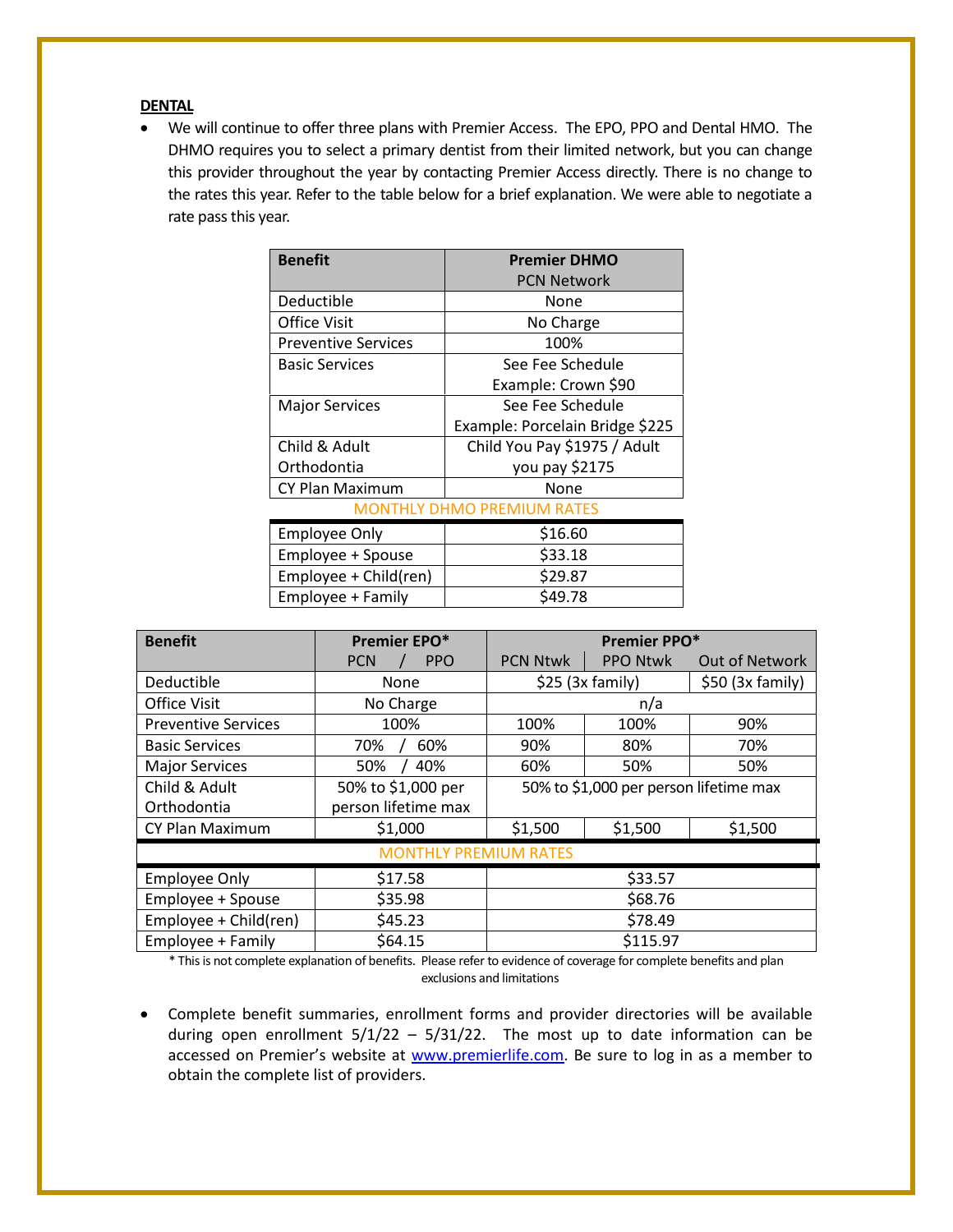#### **VISION**

• The vision will continue with Superior Vision. Contact lenses may be purchased online at discounted rates through Superior Vision. The provider network includes retail chains like Sears, JC Penney, Target, Walmart, Costco and Lens Crafters. Be sure to check with Costco and Walmart to make sure the provider for the exam is contracted as not all of them are since they are independent Optometrist/Ophthalmologist. There is no change to the rates/benefits.

| <b>Benefit</b>                | <b>Superior Vision</b> |  |  |
|-------------------------------|------------------------|--|--|
|                               | Copay                  |  |  |
| Annual Exam (every 12 months) | None                   |  |  |
| Lenses (every 12 months)      | No copay               |  |  |
| Frame (every 24 months)       | Allowance \$150 retail |  |  |
| <b>Contact Lens Allowance</b> | \$150                  |  |  |
| <b>Contact Fitting Fee</b>    | \$25                   |  |  |
| <b>MONTHLY PREMIUM RATES</b>  |                        |  |  |
| <b>Employee Only</b>          | \$8.39                 |  |  |
| <b>Employee Dependents</b>    | \$21.08                |  |  |

#### **LIFE AD&D & VOLUNTARY SUPPLEMENTAL LIFE**

The life insurance will continue with Lincoln Financial. The benefit amount is 1 x annual salary with a minimum benefit of \$30k. **This is paid 100% by your employer.** Please be sure to update your beneficiary form if you have had any life event changes (i.e. new relationship, marriage, divorce, new baby). In the event something happens to you, we are required to go by the most updated form in our file. You do have conversion rights for this coverage, but you must contact Lincoln within 31 days of termination.

We will continue to offer supplemental life, but existing enrollees can buy up each year at open enrollment \$25k for employee and \$10k for spouse with no medical underwriting. The spouse amount cannot exceed 50% of the employee supplemental life. The maximum amount for an employee is \$200k. If you want more than the annual guarantee of \$25k EE or \$10k spouse, you will have to submit your application to HR along with the Evidence of Insurability (EOI) form and await underwriting approval for those amounts. New hires are eligible for \$200k for employee on a guarantee issue basis if under age 60. You will pay low group rates (example: age 40-44 \$150k guaranteed for an employee would be \$22.50 a month and an add'l \$2 a month for \$10k for each dependent child). See below under Voluntary Products. These benefits are portable which means you can take them with you if you terminate employment once you have had these benefits for 12 months. Conversion may apply if less than 12 months. You only have 31 days to port or convert your coverage, so you have to contact Lincoln right away.

Note: The annual guarantee buy-up does not apply if you were previously declined with EOI.

#### **FLEXIBLE SPENDING ACCOUNT**

• The flexible spending account is with CPI. The 2022 IRS maximum is \$2,850 for Health Reimbursement and up to \$5,000 for Dependent Care. **You must re-enroll each year**. An FSA can save you pre-tax dollars. Take advantage of your company's Flexible Benefits Plan and take home more money. An FSA allows you to set aside up to \$2,850 each year before paying income taxes.